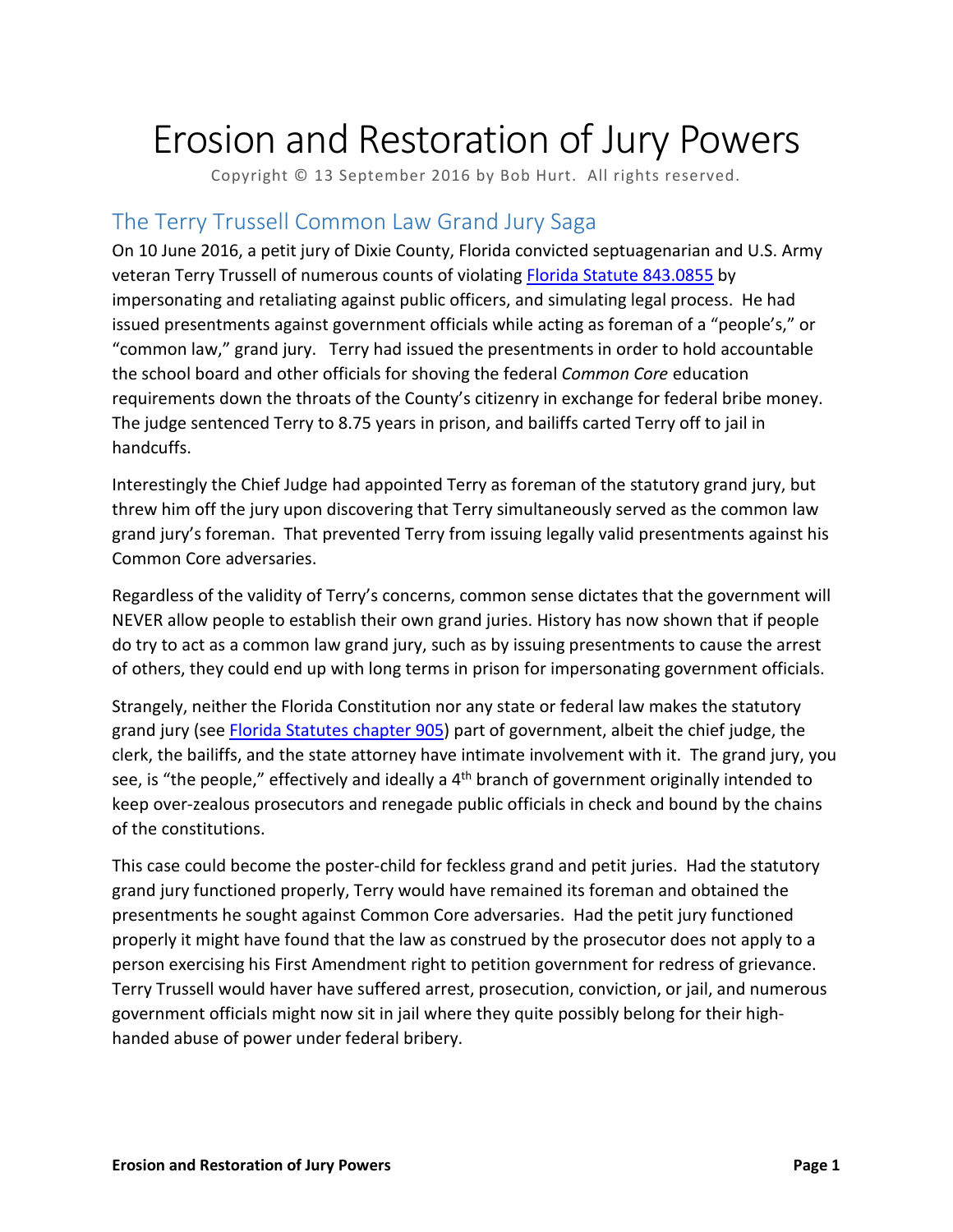### How and Why Government Eroded Jury Powers

In pondering the danger "people's" grand juries present to government, I decided to start researching the Florida Constitutions, and I discovered that ante-bellum juries had more powers than post-bellum juries. Petit juries determined law as well as fact, and grand juries investigated and presented or indicted on all felonies. Furthermore, crime victims could hire private attorneys to prosecute the accused. After the civil war that changed dramatically. Now two states don't even have grand juries, and in Florida the grand juries investigate only capital crimes. Now petit juries determine only facts, but not the law. And now government forbids private prosecutions.

As I contemplated the reasons for this, I realized that the governments of the states simply did not trust the electorate any more. I conjectured the reason that follows.

In the aftermath of the Civil war and the  $13<sup>th</sup>$  Amendment guaranteeing freedom from involuntary servitude out of prisons, and the  $14<sup>th</sup>$  Amendment guaranteeing everyone equal protection of the law without respect to race, the 15<sup>th</sup> Amendment prohibited racial barriers to suffrage. That meant that non-Caucasians could, for the first time, sit on juries. State and fderal government most likely feared that juries would no longer function as intended (a fear ultimately borne out as valid by the OJ Simpson acquittal). So they stripped juries of some powers. And so it remains.

The 19<sup>th</sup> and 26<sup>th</sup> Amendments gave voting rights to women and children, and that might have made the situation even worse. Why? Because Congress did not require any demonstration of responsibility as a qualification for suffrage.

#### Should Irresponsibles Have the Right to Vote and Sit on Juries?

This poses a monumental question regarding all rights. Should irresponsible people have the same rights as responsible people, particularly with respect to voting and sitting on juries?

Even modern, "liberated" parents know better than to hand over a loaded pistol or an automobile to a child, particularly a child who has had no training in the use of such dangerous implements. Most would concede that voting rights constitute an even more powerful and deadly instrument in the hands of the irresponsible.

Indeed, readers should remember that the American colonies permitted only free, white, propertied men to vote. Those restrictions pretty much guaranteed a responsible electorate. But in the interest of ill-concieved "fairness," "inclusiveness," and "political correctness," Congress and state legislatures began an inexorable slide from the heights of a republic into the mud of democracy by allowing ever more irresponsible people to vote.

Perhaps it seems unfair to refer to non-whites, women, and children over eighteen years of age as "irresponsibile." But, historically, the largest groups of non-whites (blacks and Hispanics) have a statistically-significant, lower IQ than whites, most early 20<sup>th</sup> century women stayed at